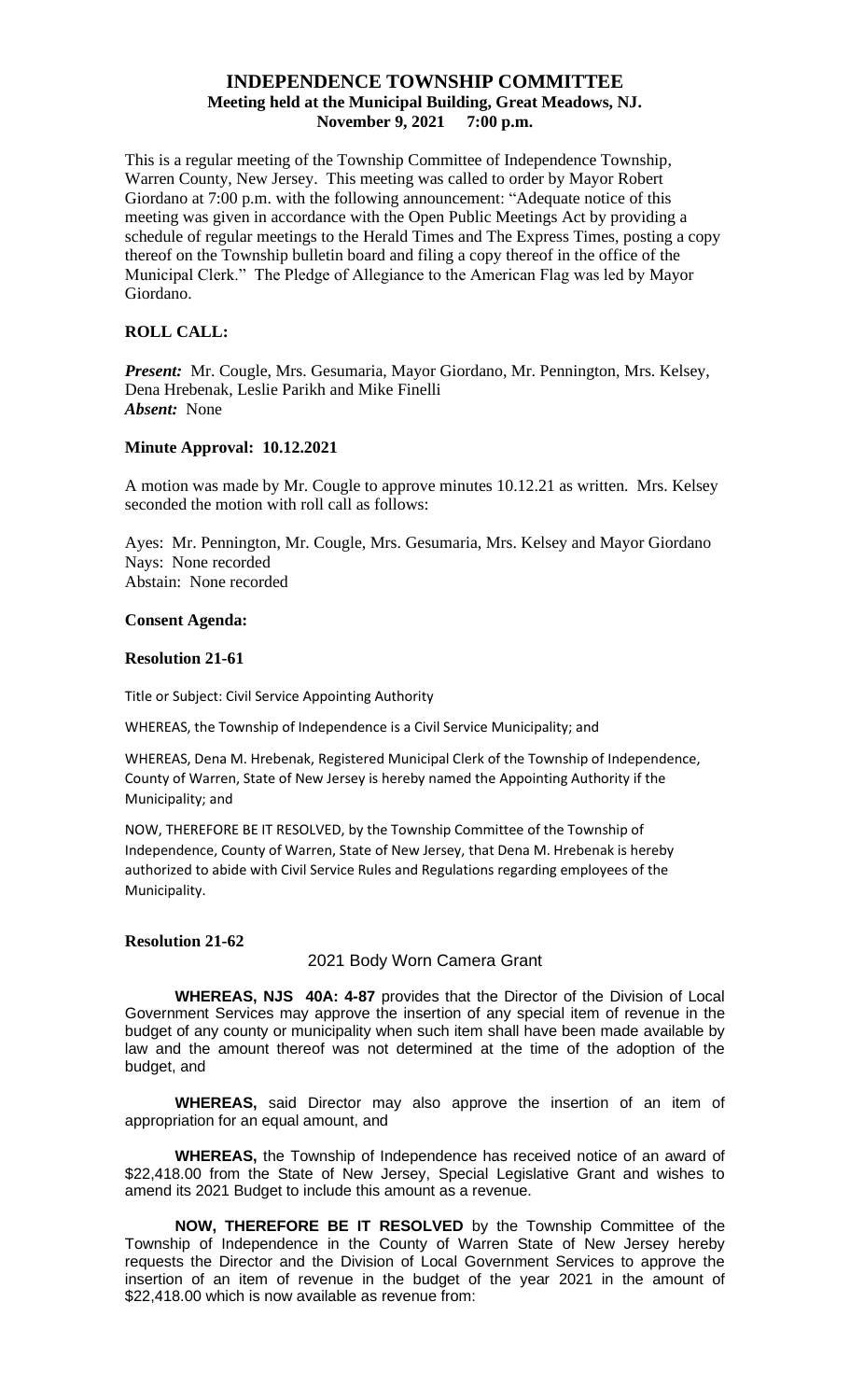Miscellaneous Revenues: Special Items of General Revenue Anticipated With Prior Written Consent of the Director of the Division of Local Government Services: State and Federal Revenues Off-set with Appropriations: State of New Jersey Special Legislative Grant

**BE IT FURTHER RESOLVED,** that the sum of \$22,418.00 Be and the same is hereby appropriated under the caption of General Appropriations:

> (a) Operations Excluded from CAPS State and Federal Programs Off-Set by Revenues: 2021 Body Worn Camera Grant

**BE IT FURTHER RESOLVED,** that the Township Clerk forward one certified copy of this resolution to the Director of Local Government Services for approval.

## **Resolution 21-63**

## **APPROPRIATIONS TRANSFERS**

WHEREAS, there appears to be insufficient funds in the below listed account(s) to meet the demands thereon for the balance of the current year, and

WHEREAS, there appears to be a surplus in the below listed account(s) over and above the amount deemed necessary for the balance of the current year.

NOW, THEREFORE, BE IT RESOLVED, by the Township Committee of the Township of Independence that, in accordance with the provisions of N.J.S.A. 40A: 4-58, part of the surplus in the account(s) heretofore mentioned be and same are hereby authorized as transfers to the account(s) mentioned as being insufficient, and

BE IT FURTHER RESOLVED, that the Finance Officer is hereby directed to make the following transfers:

| <b>FROM</b>         | <b>AMOUNT</b> | ΤО                                                                                                                                                        | <b>AMOUNT</b>                                                                                                      |
|---------------------|---------------|-----------------------------------------------------------------------------------------------------------------------------------------------------------|--------------------------------------------------------------------------------------------------------------------|
| Group Insurance O/E | \$38,000.00   | Municipal Clerk S/W<br>Finance S/W<br>Tax Collector S/W<br>911 Coordinator S/W<br>Vehicle Maintenance O/E<br><b>Recreation S/W</b><br>Social Security O/E | \$26,000.00<br>\$<br>800.00<br>\$<br>800.00<br>\$<br>400.00<br>\$<br>6,000.00<br>\$<br>1,600.00<br>\$.<br>2,400.00 |
| <b>TOTAL</b>        | \$38,000.00   | TOTAL                                                                                                                                                     | \$38,000.00                                                                                                        |

## **Resolution 21-64**

# STATEWIDE INSURANCE FUND

# RESOLUTION APPOINTING FUND COMMISSIONER

 WHEREAS, INDEPENDENCE TOWNSHIP (hereinafter "Local Unit") is a member of the Statewide Insurance Fund (hereinafter "Fund"), a joint insurance fund as defined in N.J.S.A.

40A:10-36 et seq.; and

WHEREAS, the Fund's Bylaws require participating members to appoint a Fund Commissioner;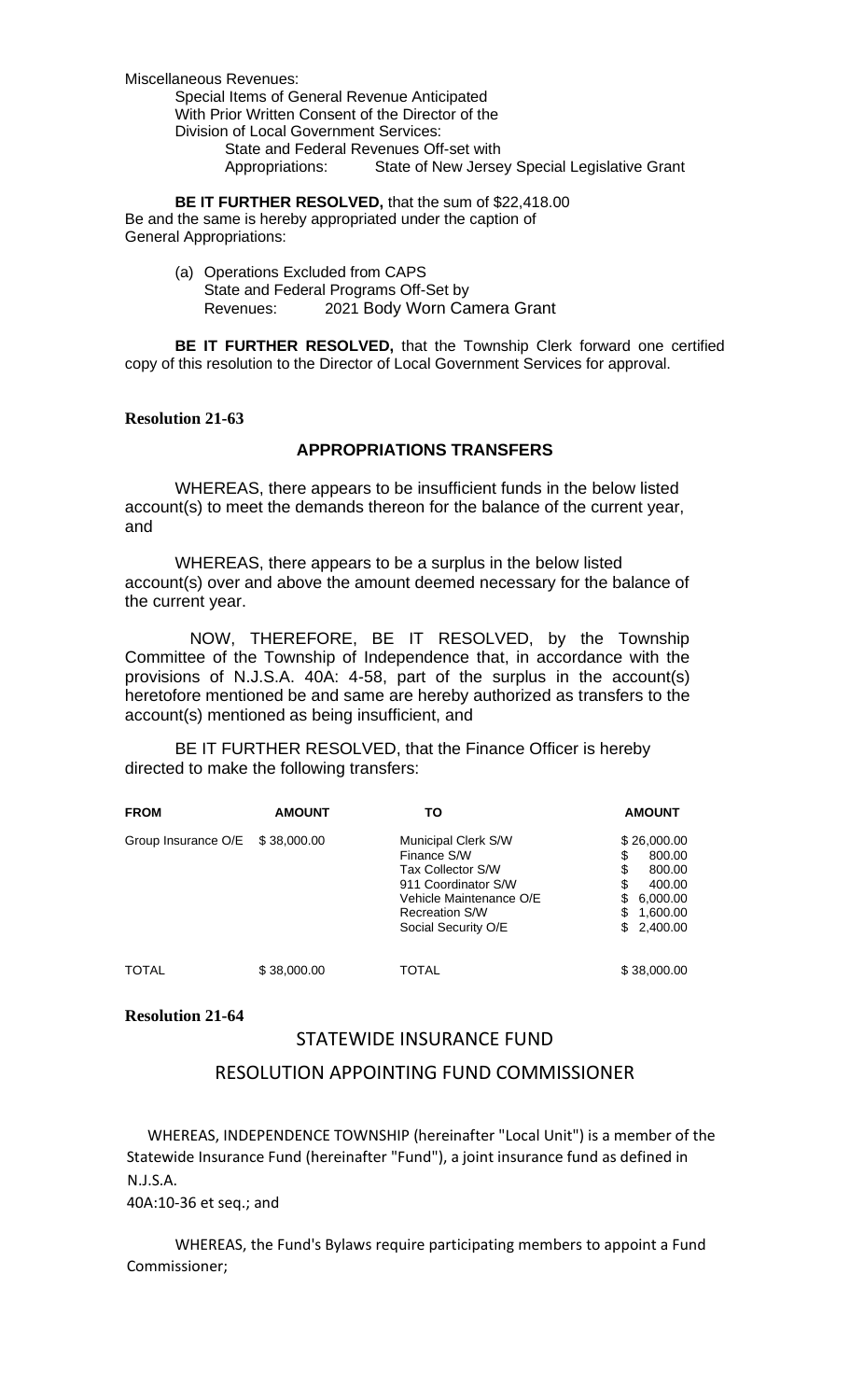NOW, THEREFORE, BE IT RESOLVED by the governing body of the TOWNSHIP OF INDEPENDENCE (Local Unit) that Dena Hrebenak is hereby appointed as the Fund Commissioner for the Local Unit for the Fund Year 2021; and

 BE IT FURTHER RESOLVED that Christopher Prell is hereby appointed as the Alternate Fund Commissioner for the Local Unit for the Fund Year 2021; and

BE IT FURTHER RESOLVED that the Local Unit's Fund Commissioner is authorized and directed to execute all such documents as required by the Fund.

## **Resolution 21-65**

### **RESOLUTION APPOINTING CERTIFYING OFFICER FOR DIVISION OF PENSIONS AND BENEFITS**

**WHEREAS**, the State of New Jersey, Department of Treasury, Division of Pensions and Benefits requires all municipalities to designate a Certifying Officer and Supervising Certifying Officer to certify the accuracy and validity of all documents and forms sent to the Division of Pensions and Benefits;

**NOW, THEREFORE, BE IT RESOLVED**, by the Township Committee of the Township of Independence, in the County of Warren, State of New Jersey as follows, effectively immediately:

1. The Certifying Officer for the Township of Independence Public Employees Retirement System and Police and Fire Retirement System shall be Derek Macchia, Chief Financial Officer;

2. The Supervising Certifying Officer for the Township of Independence Public Employees Retirement System and Police and Fire Retirement System shall be Dena Hrebenak, Registered Municipal Clerk, Administrator;

3. A certified copy of this resolution shall be filed with the State of New Jersey, Department of Treasury, Division of Pensions and Benefits.

### **Resolution 21-66**

# OFFICIALS AUTHORIZED TO SIGN CHECKS AND WARRANTS

BE IT RESOLVED, that each check and warrant of the Township be signed by two of the following and that they hereby are authorized to sign same.

- Mayor, Robert Giordano
- Township Clerk/Administrator, Dena Hrebenak
- Chief Financial Officer, Derek Macchia

### **Resolution 21-67**

## **Title or Subject: APPOINTMENT**

**BE IT RESOLVED** by the Township Committee of the Township of Independence that the following appointment is hereby made:

Antoinette Theesfeld-Certified Tax Collector P/T position, rate of \$ 26,520.00 per annum effective November 15, 2021.

Mr. Cougle made a motion to approve Resolutions 21-61 thru 21-67 as written. Mrs. Kelsey seconded the motion with roll call as follows:

Ayes: Mr. Cougle, Mrs. Gesumaria, Mr. Pennington, Mrs. Kelsey, and Mayor Giordano Nays: None recorded Abstain: none recorded